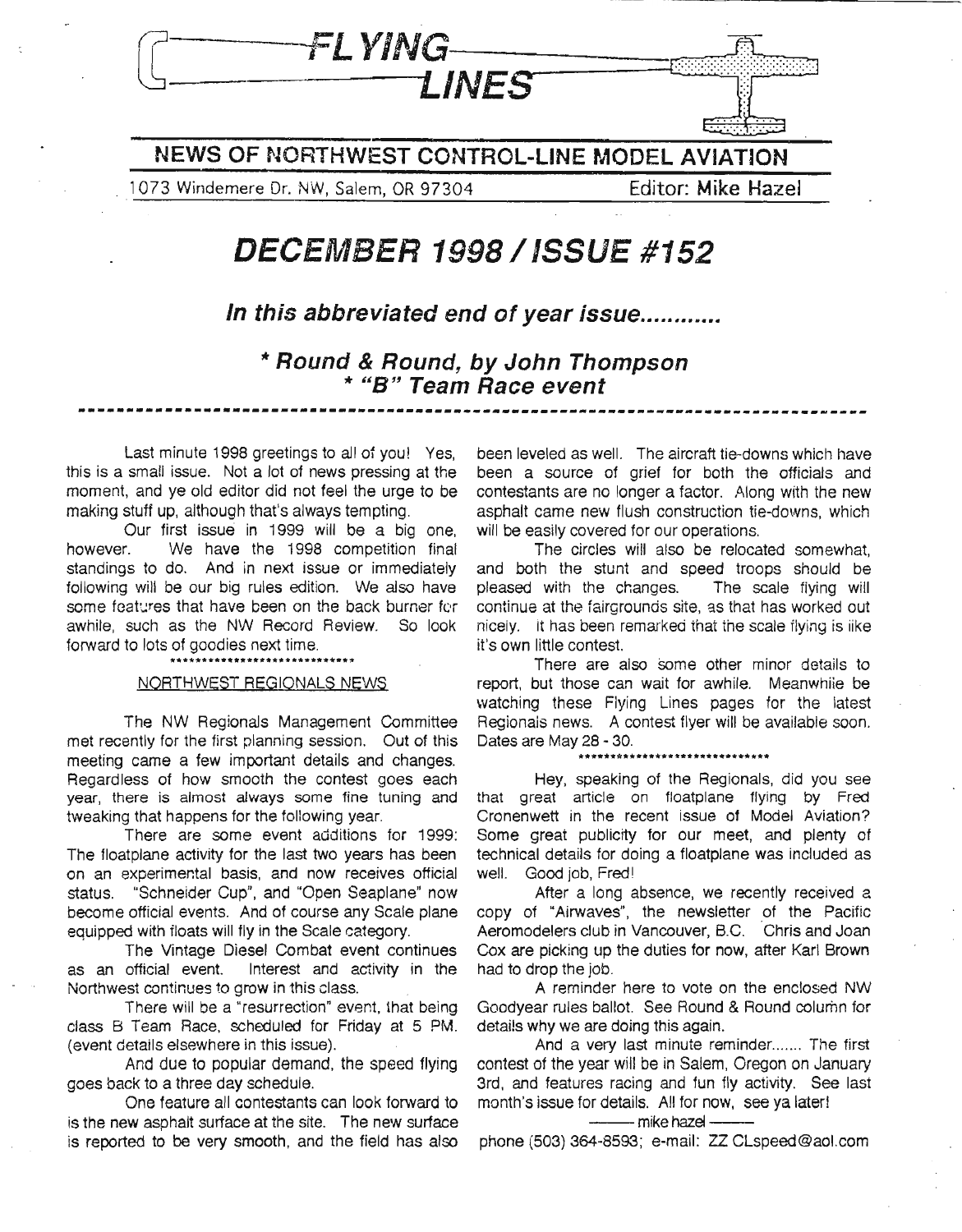This is the last issue for the following subscribers........... ya'll need to send in your renewal money so your next action-packed issue is not delayed!

*GLENN BIRCH, KEN BURGAR, JEFF BYERS, RICHARD COLE, BRUCE DUNCAN, SCOTT GILES, JOHN HALL, MEL LYNE, MEL MARCUM,* BOB PARKER, DAVE ROYER, DAN RUTHERFORD, TRUMP'S HOBBIES

FL YING LINES is produced by a staff of volunteers interested in keeping lines of communications open between Northwest region control line modelers. FLYING LINES is independent of any organization, and is made possible by the financial support of its base of subscribers.

The FL YING LINES staff: John Thompson, Orin Humphries, Jim Cameron, Fred Cronenwett, Paul Gibeault, Ken Burdick, Chris Cox, Todd Ryan, and Mike Hazel - editor / publisher. Contributions for publication are welcomed. Any material submitted to the editor which is not for publication should be indicated as such. Duplication of contests is permissable, provided source is acknowledged.

FL YING LINES is published nine times per year. Subscription rate is \$13.00 for USA, and \$15.00 for Canada (U.S. funds). Subscription expiration is noted on the mailing label - check the issue number listed after name,



## The Flying Flea Market

Classified advertisements - FREE for FL subscribers

FOR SALE: FOX "ROCKET' COMBAT SPECIAL, USED BUT IN GREAT SHAPE, WITH BOX \$60.00 0.8.0. CHRIS STRASBOURG, (425) 823-8644, OR E-MAIL: CATBOATR@AOL.COM

FOR SALE: FOX .15 SCHNUERLE PISTONILINER ASSEMBLYS, RUSSIAN MADE, GLEN DYE FITIED; BETTER HOT STARTING, LESS VIBRATION AND MORE POWER 1) ABC ASSEMBLY W/ROSSI WRIST PIN US\$40 2) ABC ASSEMBLY WITH ROSSI WRIST PIN FITTED TO A NEW FOX ROD US\$50; 3) FULLY MODIFIED FOX .15 CLOWN RACING SPECIAL (YOU SUPPLY NEW ENGINE) US\$100. FOR MORE INFO AND DETAILS, CALL PAUL GIBEAULT (604) 525-1020 BEFORE NOON, OR WR!TE: 54-5380 SMITH DRIVE, RICHMOND, BC CANADA V6V 2K8

WANTED: OLD A.M.A. RULE BOOKS. LOOKING FOR COPIES IN THE 50'S, 60'S, AND MOST OF THE 70'S. LET ME KNOW WHAT YOUVE GOT FOR ME. MIKE HAZEL, 1073 WINDEMERE DRIVE NW, SALEM, OREGON 97304

HOBBY SHOP: VIS!T OR CALL JOHN HALL'S SUMMIT HOBBIES FOR YOUR CONTROL LINE NEEDS. 10917 50TH AVENUE, TACOMA, WASHINGTON (253) 536-1338

FOR SALE: McCOY 40 RC WITH EXHAUST BAFFLE. A LITTLE DOWN ON COMPRESSION, BUT STARTS INSTANTLY WITH STARTER, RUNS NICELY. ASKING \$15. JOHN CLEMANS, 2407 COAL CREEK RD., LONGVIEW, WASH. 98632 (360) 636-4289

MEMBERSHIP: THERE SIMPLY IS NO BETTER BUY IN MODELING THAN A 1999 MEMBERSHiP IN PAMPA. WHAT USED TO BE A NEWSLETTER IS NOW ACTUALLY A MAGAZINE, AT THIS WRITING THE MOST RECENT BEING BOOK-BOUND, 132 PAGES AND WITH 18 FULL COLOR PICTURES. SEND \$20 TO: PAMPA, CIO SHAREEN FANCHER, 158 FLYING CLOUD ISLE, FOSTER CITY, CA 94404. (\$25 FOR CANADA) NEED MORE INFORMATION? CALL DAN RUTHERFORD, DISTRICT 11 DICTATOR, (425) 481-5760

WANTED: K&B 4.9 ENGiNES AND PARTS, CONTACT: CRAIG BARTLETT AT (541) 745-2025

FLYING LINES SUBSCRIBERS: THIS SPACE IS' FOR YOU! SEND IN YOUR AD FOR SELL/SWAP OR FOR NEEDS. PLEASE INDICATE HOW MANY ISSUES AD SHOULD RUN. CHANGE YOUR AD AT ANY TIME.

FOR SALE: FASCAL=CLEAR AIRPLANE COVERING MATERIAL FOR EITHER FOAM OR OPEN FRAMES. IT HAS STICKY ADHESIVE, SO IT'S GOOD FOR ON-FIELD REPAIRS. WORKS WITH HIGH OR LOW HEAT, AND CAN BE PAINTED. A MUST FOR COMBAT FLIERS. JOHN THOMPSON, 2456 QUINCE STREET, EUGENE, OREGON 97404 E-MAIL: John4051@aol.com

WANTED: ENGINE HEAD FOR HB *040* PDP (MADE IN GERMANY) 6 BOLT PATTERN-BAFFLE PISTON TYPE HEAD. CONTACT: MIKE MacCARTHY, PO BOX 788, GLEN ELLEN, CA 95442 PHONE: (707) 996-9528 FAX: (707) 996-0612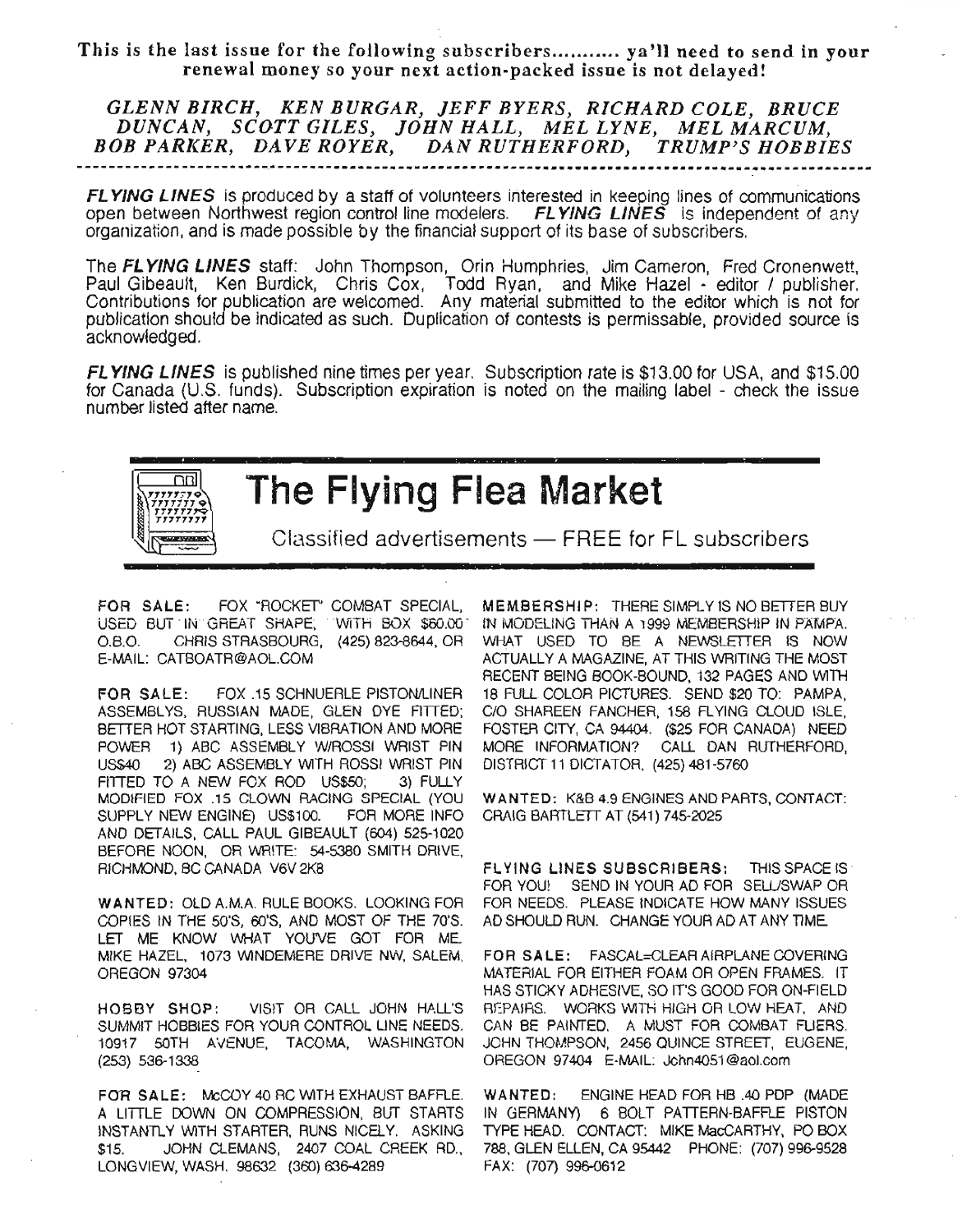

Modeling thought for the month:

*"There* is no job so simple that it cannot be done *wrong."*

- Perrussel's Law

### One more time on NWG rules!

Expletive deleted! Last month's Northwest Goodyear Rules update ballot was incomplete.

Yes, your RR columnist and rules coordinator, who has a habit of going too fast everywhere but in the racing circle, zoomed right by one of the engine proposals in preparing the ballot for last month's edition of *Flying Lines.*

Therefore, we're adding one more engine to the list this month, and giving readers an extra couple of weeks to vote on the engine list ballot published last month. Now you have until Jan. 15 to get your votes in.

For review: We've been talking about revising the Northwest Goodyear rules for more than a year. The voting we're doing now will set the rules for 1999.

Rules for Northwest Goodyear are identical to AMA Scale Racing except that the power plant is limited to specific engines, and .015 stranded wires are allowed. The purpose of the rule is to keep the cost of the event within reason. When drawn up in 1993, the list included most engines available at that time, except for the highdollar Rossi and Nelson engines.

During 1998, racers have been submitting various suggestions for additions to the list. All the suggestions have been within the spirit of providing a variety of- possible viable racing engines while limiting the cost to \$100 or less per engine.

Last issue's ballot included the engines proposed for addition to the list for 1999, each to be voted on separately. Those receiving a majority of "yes" votes will be legal for NWG in 1999. This month's ballot adds one engine that was left off last month's list.

The engine left off the list is actually only part of an engine, and thus requires explanation:

The proposal is to allow ABC piston/liner sets for the Fox .15 ball bearing engine.

The Fox .15 ball bearing engine already is legal, but rules require all parts to come from the original manufacturer. This proposal would allow after-market piston/ liner sets to be used *in that engine only: the Fox* .15 *ball bearing.*

The part are available at this time and distributed by Paul Gibeault, a resident of our region.

Express your opinion on this proposal by voting "yes" or "no" on the ballot below. Also, if you have not already done so, get the ballot from last edition of FL and send it in as well.

I also urge everyone to vote, so that all voices are heard. Now is the time to have your say, not after the rules are printed and in effect.

Engines currently permitted:

- Fox: Any version
- K&B: Any version
- Cox: Any version
- Conquest: Any version
- 0.5.: Any version
- SuperTigre: Front intake versions
- Enya: Any version

#### NW GOODYEAR ENGINE LIST BALLOT ADDITION

"Yes" means you want this engine added to the rules; "No" means you oppose the addition.

| <b>ENGINE</b>                                                                             | <b>YES</b>      | NΟ |
|-------------------------------------------------------------------------------------------|-----------------|----|
| Fox.15bbABC<br>(after-market $p/l$ )                                                      |                 |    |
| Name<br>Address                                                                           | AMA/MAAC number |    |
| This is a supplement to the engine list ballot<br>ublished in Flying Lines Issue No. 151. |                 |    |
|                                                                                           |                 |    |

Voting is not restricted to *Flying Lines* subscribers. Feel free to copy and distribute the ballot to other racers. All ballots must be signed. and all voters must be AMA or MAAC members and live in AMA District XI or British Columbia.

Revised deadline for ballots is Jan. 15, 1999. Mail ballots to Northwest Rules Coordinator John Thompson at 2456 Quince St., Eugene, OR 97404. The updated rules will be published early in 1999.

*Send comments, questions, and topics for discussion* to *John Thompson,* 2456 *Quince* St., *Eugene,* OR *97404. Email John4051@aol.com. World Wide Web: http://members.aol.com/JohnT4051INorthwestCL.html*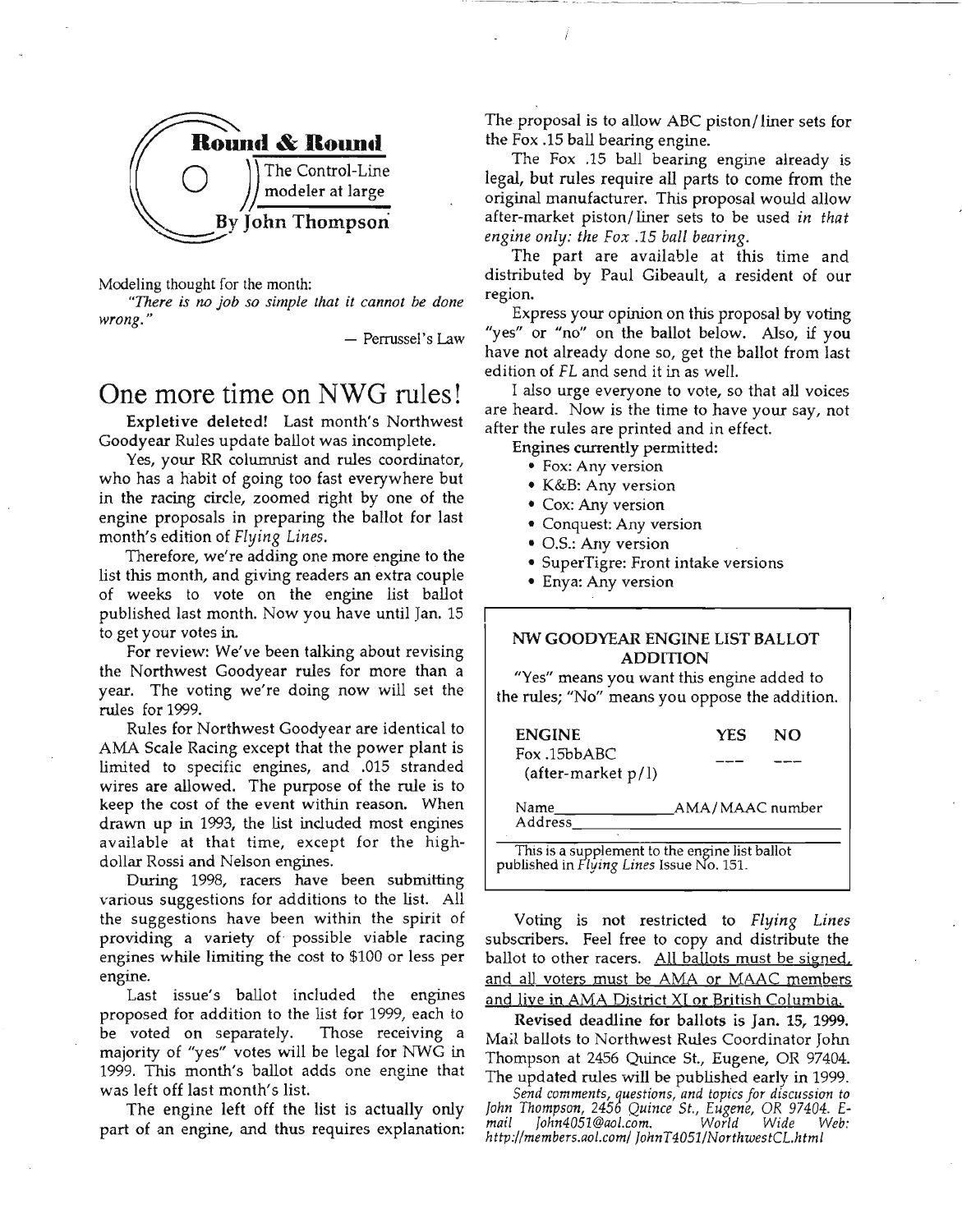"8" TEAM RACE

One of the latest events on the control line "nostalgia" wave is that of Class B Team Racing. A group in Southern California formulated the concept not long ago, and there seems to be a bit of interest in it. It has a lot of basic fun elements to it.......... easy to fly planes, not too fast, realistic airplanes, and of course ...... a nostalgic look back at how control line rading looked a few decades ago. The original event dates back to the late 40's. The current rules that are being used about the country have of course been updated just slightly, but still maintain the same old flavor.

This event will be flown at the 1999 Northwest Regionals in Roseburg on Friday's schedule. Tom Knoppi has been putting a push on this event for the NW, and will be heading up the activity at the Regionals. Word is that there will be a nice cash prize for the top entry to help boost interest. There is also a small addendum in the rules, that are not reflected in the following pages....... According to Tom, there will be a 100 mph speed limit on the planes. This will help keep the event manageable, although it is expected that most entries will be in the 80 to 90 mph bracket anyway.

Keep tuned here for more information. In the next issue or two, we will try to get in some threeviews and photos so you can see how great these old racers look. Meanwhile, be thinking about putting together an entry. Oh, a hot tip on engines ......... The O.S. 25 FP-S looks like it will be one of the popular choices.

#### *CLASSIC "B" TEAM RACE REGULATIONS . Formulated* by *tile* **SOUTHERN CALIFORNIA ASSOCIATION of RACERS**

#### PREFACE

There are going to be those who just can't leave a good thing alone. They will be the ones who say things, such as, "Why did they do (something) that way?", or, "That doesn't make any sense. They should have done it this way.". or, "If they're going to do....". "If they won't allow...". Etc., "...then I don't want anything. to do with it." If you are one of those, there's no reason for you to continue reading. Hopefully, you're of the attitude, "Hey! A lot of work has gone into this. Let's give it a try and see how it goes.".

A lot of work has gone into resurrecting the "old". AMA Control Line Team Racing Regulations to make them more livable for today's needs and attitudes. Since mid 1994, Jed Kusik and Dave Braun (fellow Southern California modelers) and I have discussed this project with the local racing group and with fellow racers from across the United States. We've talked to many of the guys who actually flew the event from 1949 to about 1965; a couple are considered the originators of the event in Southern California.

Nostalgia is the main reason for dredging up a by-gone event such as this; not the need to have another "all out, do anything to win" racing event. To many of us AMA Team Racing is a remnant of "the good old days", a good feeling, one we'd like to enjoy again. For this reason most of the rules decisions have been made to carefully preserve that feeling. Those of you who want to change the designs of yesteryear and make them something they were not, PLEASE, go fly current AMA events and leave us alone.

The results of all the research and discussions are based upon the 1965 AMA rule book, section 15, starting on page 20. The intent is to make Classic "B" Team Racing a fun event that an "average" pilot can fly and one that hi-tech methods are not required to be competitive. It is intended to keep the air speeds below 100MPH. If air speeds get much over that, specific restrictions MUST be implemented.

Due to the fact that the old racing engines are not readily available, are expensive and those who have or can get them don't always want to use them in competition, a modern engine group has been included with the old engines as allowable power.

In discussing the event with the "old timers", the first thing suggested (strongly) was to get rid of the "stooge" start. We have taken their advice. The race starting method used is the FAI Team Racing "LeMans" style start. For safety reasons we encourage the use of "hot gloves" over the plug-in battery connections used "way back then".

The rules as originally stated in the 1965 rule book will be presented in the same type as you are now reading. Changes to the original rules for the Classic "B" Team Race rules are presented in *italics*. Recent changes from the 1995-1996 rules to formulate the current 1998-1999 rules are preceded by an (\*).

A copy of the legal model list is available for \$3.50. Some full size plans are available at \$7 per plan. So, put together a model and come out and have fun with Classic "8" team racing.

Kenn Smith 521 Jansen Ave., San Dimas, CA 91773-1617 Ph: 909-592-2100 Fax: 909-592~7873 E-mail: SMPKENN@AoI.Com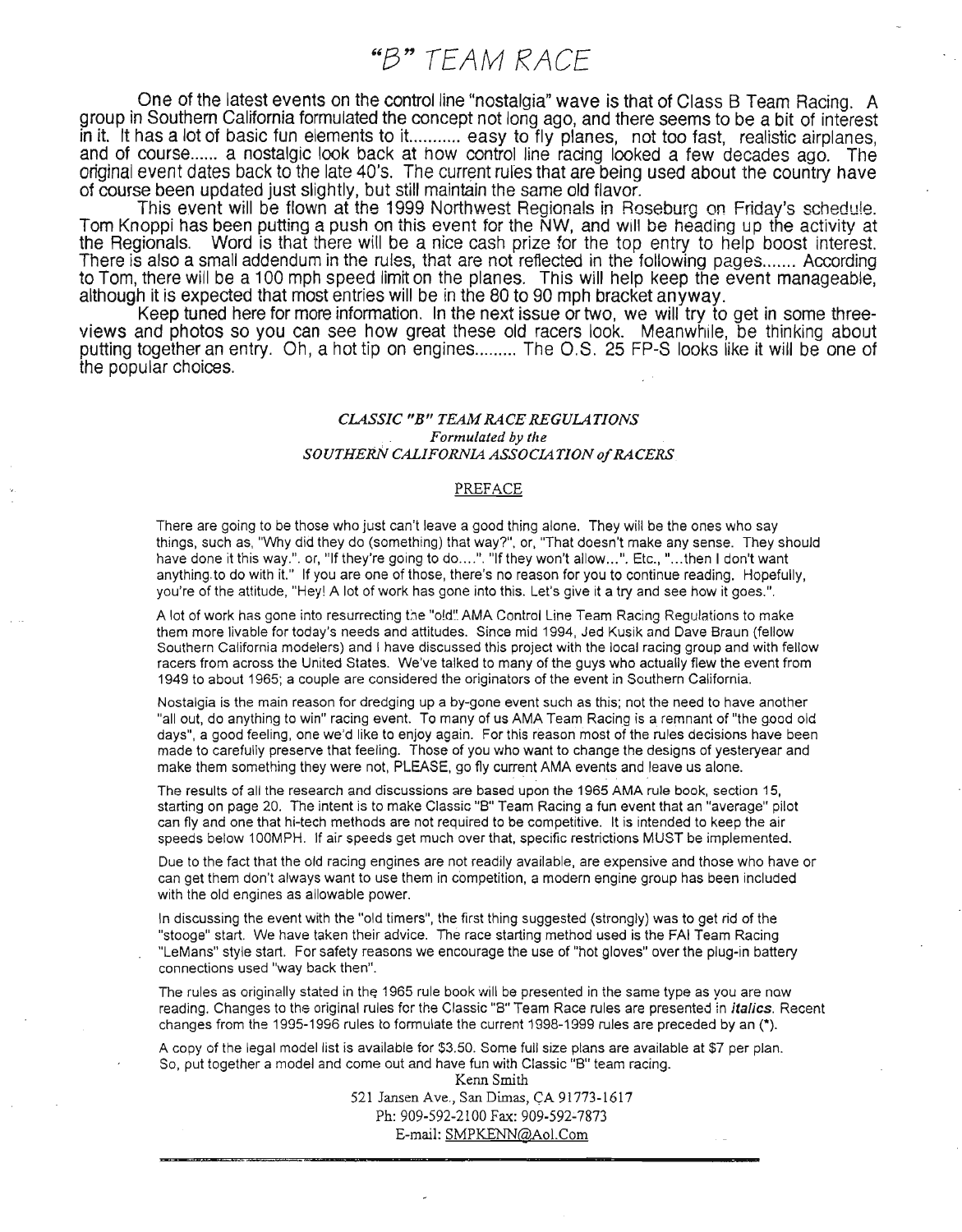| Two line systems are required and each line shall have a minimum diameter of .018", (*) and be<br>braided lines. No internal line hook-ups are allowed.<br>ت | Model control mechanism from the handle to and including the model shall withstand a 20G pull test.<br>ರ | FIELD SAFETY REQUIREMENTS:<br>ьó                                                                                                                                                                              | for F2c Team Racing. Dimensions, figures and methods stated here must always be in agreement with the<br>The following changes in field layout and racing safety requirements are based on the FAI Sporting Code<br>current FAI Sporting Code in the future.                                           | Pilots must stay near the center of a 10 foot radius "center" circle and walk around the center while<br>flying.<br>σá                                                               | Pilols must move to the edge of the "center" circle to land for refueling or at the finish of a race. Pilots<br>must keep one foot inside the "center" circle during the start of the race and during pit stops.<br>b. | During a race, any pilot not flying <i>(unable to continue or having finished),</i> must take a sitting or<br>kneeling position outside the "center" circle and keep out of the way of other pilots. He, or she, may<br>not leave the Racing Zone until the finish of the race.<br>Ġ | Pilots should be crouching, straddling the "center" circle for the start of the race and for take-off after<br>refueling during a race and move back to the center of the circle as quickly as possible when racer<br>becomes airbome.<br>σ                  | The "Pitting" or "Flying" circle shall be a radius of 74 feet from the center of the flying area with eight | equally spaced pitting segments. Crew members must keep themselves and their equipment outside<br>the "Piting" circle during the race.<br>ø | Crew members shall not step into the Racing Zone with both feet.<br>l.    | Crew members shall not use any device to retrieve a model.<br>ರು                                     | ENTRY AND QUALIFICATION:<br>ئە                                                                                                                                                                                     | The individual team shall consist of one pilot and not more than two crew members.<br>σû    | While the entrant need not necessarily be the pilot, he, or she, must be a member of the team.<br>نم | Only one model may be entered per team member.<br>Ö,                                                | All teams must pass the following requirements before starting of the first race<br>ರ                     | Model must pass all team racing rules and safety regulations.<br>$\tilde{u}$                                      | New pilots, or pilots unknown to the race officials must fly a qualifying flight by making a smooth<br>take-off and fly a 7-lap course with complete control and in a smooth manner.<br>ন | Pilot must successfully demonstrate engine control device to end qualifying flight.<br>ລີ | RACES:<br>$\ddot{r}$                                                                                                                                                                               | Qualified teams will be given one chance to fly in each of the following heat races, with pit stops in<br>any race if necessary.<br>æ              | 1-1/2 Mile Heat Race (21 laps)<br>$\hat{r}$                                                         | 2-1/2 Mile Heat Race (35 laps)<br>ন                                         | 5 Mile Heat Race (70 laps)<br>6        | A Consolation Race (100 laps) will be flown by the teams standing from 4th to 7th place in Heat Race<br>نم | The 10 Mile Feature Race (140 laps) will be flown by the teams standing from 1st to 3rd place in Heat<br>total points.<br>c                                                                                                                                                                                                                 | Race total points, plus the winner of the Consolation Race.<br>POINT SYSTEM:<br>ထံ                      |                         |
|--------------------------------------------------------------------------------------------------------------------------------------------------------------|----------------------------------------------------------------------------------------------------------|---------------------------------------------------------------------------------------------------------------------------------------------------------------------------------------------------------------|--------------------------------------------------------------------------------------------------------------------------------------------------------------------------------------------------------------------------------------------------------------------------------------------------------|--------------------------------------------------------------------------------------------------------------------------------------------------------------------------------------|------------------------------------------------------------------------------------------------------------------------------------------------------------------------------------------------------------------------|--------------------------------------------------------------------------------------------------------------------------------------------------------------------------------------------------------------------------------------------------------------------------------------|--------------------------------------------------------------------------------------------------------------------------------------------------------------------------------------------------------------------------------------------------------------|-------------------------------------------------------------------------------------------------------------|---------------------------------------------------------------------------------------------------------------------------------------------|---------------------------------------------------------------------------|------------------------------------------------------------------------------------------------------|--------------------------------------------------------------------------------------------------------------------------------------------------------------------------------------------------------------------|---------------------------------------------------------------------------------------------|------------------------------------------------------------------------------------------------------|-----------------------------------------------------------------------------------------------------|-----------------------------------------------------------------------------------------------------------|-------------------------------------------------------------------------------------------------------------------|-------------------------------------------------------------------------------------------------------------------------------------------------------------------------------------------|-------------------------------------------------------------------------------------------|----------------------------------------------------------------------------------------------------------------------------------------------------------------------------------------------------|----------------------------------------------------------------------------------------------------------------------------------------------------|-----------------------------------------------------------------------------------------------------|-----------------------------------------------------------------------------|----------------------------------------|------------------------------------------------------------------------------------------------------------|---------------------------------------------------------------------------------------------------------------------------------------------------------------------------------------------------------------------------------------------------------------------------------------------------------------------------------------------|---------------------------------------------------------------------------------------------------------|-------------------------|
| CLASSIC "B" TEAM RACING REGULATIONS<br>(1965 Rules Modified - May 1995 & Sept. 1997)                                                                         | OBJECTIVE: It is the purpose of team racing to fly semi-scale realistic airplanes in direct              | competition through a series of heat races leading to a feature race for the most consistent racers of<br>the day. (*) In the spirit of the event only those original model designs that can be documented to | eligible to compete in this event. Models must be constructed as shown on the original designer<br>to the<br>have been designed, constructed and actually flown in competition prior to January 1, 1966 are<br>drawings, as shown in the magazine article drawing or as shown on kit plans. Exceptions | Control Line<br>GENERAL: All pertinent (the latest) AMA regulations and the regulations for gas model<br>design eligibility rule above are listed in the following paragraphs.<br>٨i | Speed covering the flyer, the model and flight shall be applicable, except as specified below.<br>MODEL SPECIFICATIONS:<br>ო                                                                                           | (*) NOTE: Models buill prior to Oclober 1, 1997 (under the 1995-1996 rules) must be modified to<br>meet the current (1998-1999) rules by April 1, 1998.                                                                                                                              | access hole<br>valve stem<br>Engine shall be as listed below. It shall be completely cowled with only glow plug, needle<br>cut-off lever, fill-vent tubes, or exhaust permitted to protrude through the cowling. A small<br>for choking is permissible.<br>ಣ | Allowable engines:                                                                                          | Any engine (max. . 29 cid) manufactured for commercial sales prior to January 1, 1961.<br>Any "modern" (max. .25 cid) plain bearing engine. | Model shall have a minimum effective wing area of 125 square inches.<br>م | Model shall have a cockpit or cabin containing a dummy pilot's head with both being in proportion to | le shall be 3-<br>3/4" and the minimum fuselage width from shoulders to hips, where the pilot is located, shall be 2"<br>the model. The minimum distance from the top of the pilot's head to bottom of the fuselag | Model landing gear shall be of the two wheel, side-by-side type, and may be either fixed or | retractable. Wheels must lower for all landings if of the retractable type.                          | All fuel shall be contest supplied consisting of 10% Nitromethane, 20% Castor oil and 70% Methanol. | Fuel tank, including filler line and fuel line from tank to needle valve, shall hold no more than 1 fluid | ounce (1.80 cubic inches - 29.50 cubic centimeters). Fuel systems shall be subject to measurement at<br>any time. | Model shall have a means of engine shut-off, controllable by the pilot in flight.                                                                                                         | Model shall be rigged for counterclockwise flying.                                        | identification. For added realism, the required AMA license numbers should be prefixed by the letter<br>Model shall be coloriully painted and have a large number on each side of the fuselage for | "N". [When a national points system is established, these racing numbers will be obtained from and<br>registered with the governing organization.) | Team Racers shall not be acceptable if they are pod-and-boom. flush or prone cockpit, asymmetrical, | (*) fiberglass or carbon fiber shell, single wheel, or flying wing designs. | <b>MODEL SAFETY REQUIREMENTS:</b><br>4 | All models must pass a general safety inspection.<br>ಡ                                                     | be less than<br>after official<br>60 feet, <i>nor longer than 60'6"</i> . Control handles providing for easy adjustment of line length are<br>permitted providing they are equipped with a positive safety lock. Readjusting line length after<br>Line length, measured from center line of the model to center of control handle, must not | but may be<br>measurement shall disqualify the contestant. Lines must be measured each official flight, | stored between flights. |

1998 -1999

 $\div$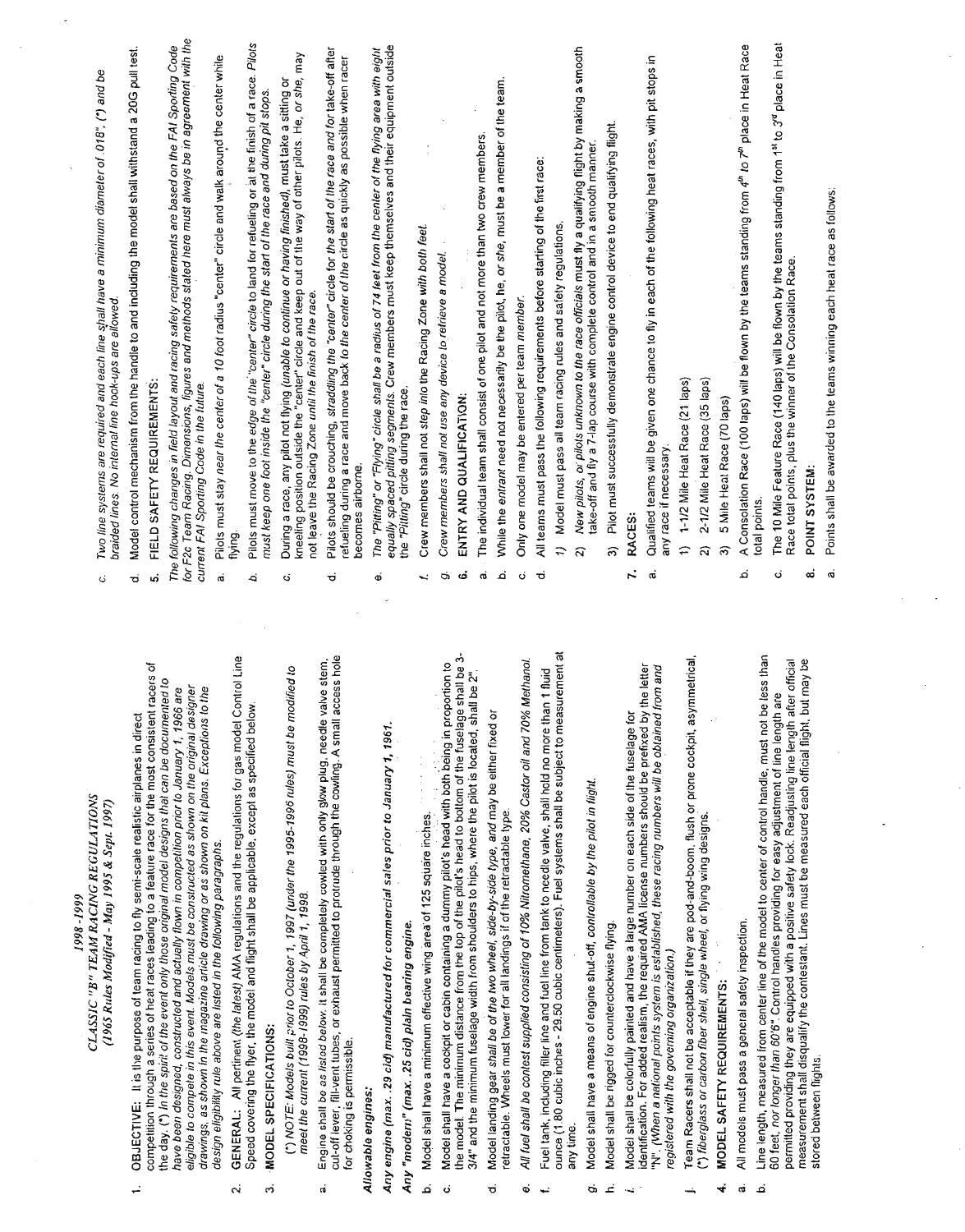Ŷ,

l,